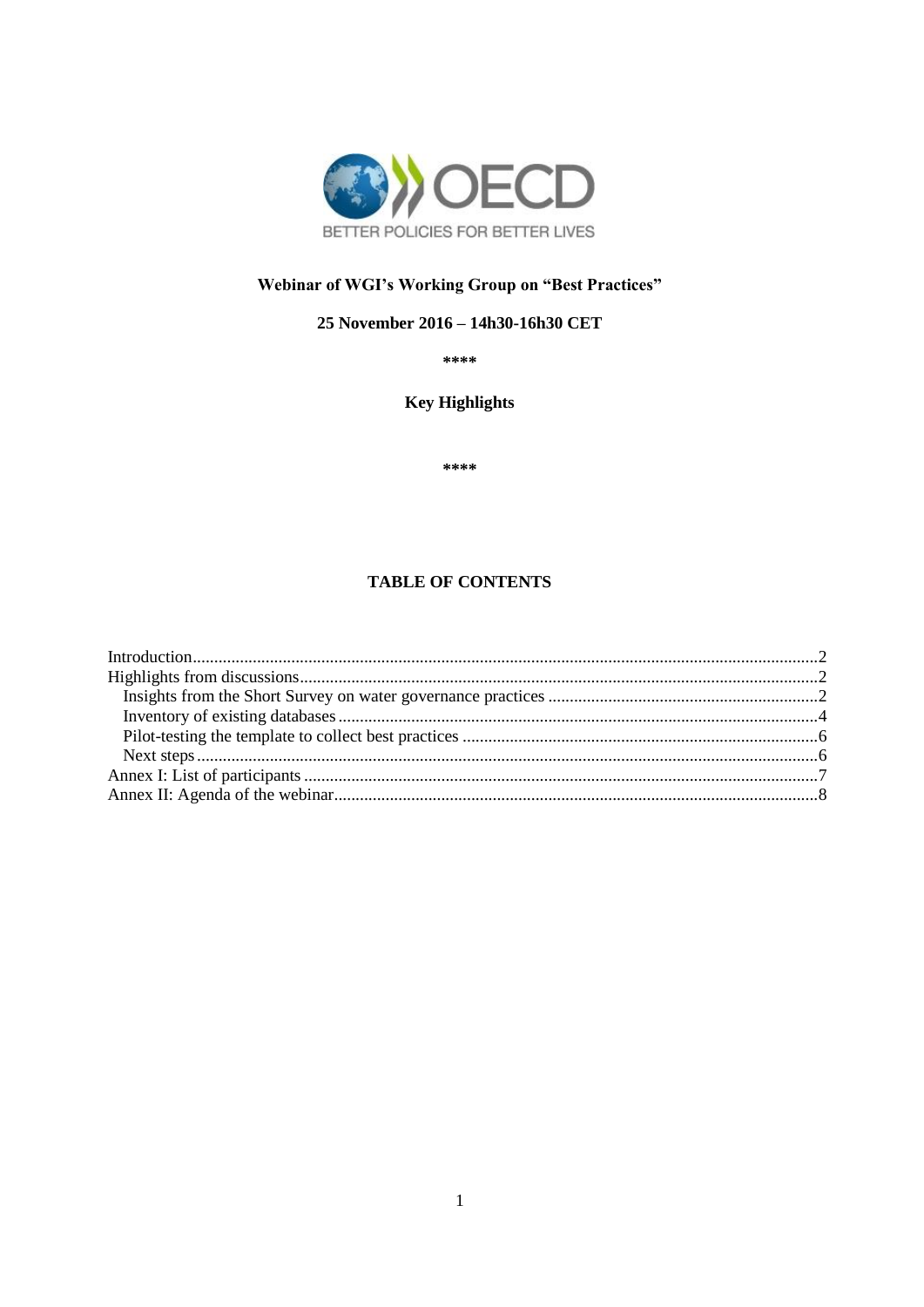### <span id="page-1-0"></span>**Introduction**

1. The Secretariat opened the meeting by recalling that the objective of the Working Group on Best Practices is to collect, peer-review and scale-up water governance practices to support the implementation of the OECD Principles on Water Governance, which represent the major outcome of the first three years of the WGI's activities. These practices will be presented to the extent possible in the forthcoming OECD *Water Governance at a Glance* publication, to be launched at the 8<sup>th</sup> World Water Forum (March 2018, Brasilia) and will also be compiled in an online database. This work started a year ago and relied on a scoping note formulating ten guiding questions, followed by discussions at a first webinar (25 April 2016) and a break-out session at the  $7<sup>th</sup>$  WGI meeting (23-24 June 2016, The Hague). At the time, members of the Working Group advised the Secretariat and coordinators to carry out three sets of activities focusing on i) scoping the expectations for practices; ii) taking stock of existing databases on practices/case studies; and iii) pilot-testing the draft template to collect practices.

2. This 2<sup>nd</sup> webinar aimed to collect comments and views from the members of the Working Group on the draft note circulated prior to the meeting that consolidates the outcomes of the above-mentioned activities. In all, 27 members participated in the meeting (see list in Annex I). The webinar was structured around 3 blocks, one for each activity, which started with a short presentation by the Working Group coordinators (OECD, SUEZ, SIWI and WIN) followed by a tour de table for participants to react to the questions raised in the agenda (see Annex II). Overall, participants congratulated the co-ordinators for the survey's interesting results, the inventory's informative take-away messages, and the useful insights from pilot-testing the template. They underlined that together, these outcomes provide a sound basis to move forward with collecting and reviewing practices and designing a useful database.

#### <span id="page-1-1"></span>**Highlights from discussions**

#### <span id="page-1-2"></span>*Insights from the Short Survey on water governance practices*

3. OECD [Delphine Clavreul], with the support of SUEZ [Joannie Leclerc], introduced the main results of the short survey that was carried out between 27 October and 9 November 2016 to scope the expectations and needs of decision makers and stakeholders for water governance practices. The survey was developed iteratively with 15 volunteers from the Working Group and consisted of 10 multiple-choice, ranking and open questions to be answered in 10 minutes. In all, 164 responses were collected, both online (83%) and via a Word template (17%), 28% of which came from WGI members while 9% of responses were submitted anonymously. Respondents were mostly representatives from academia, civil society and central governments. The presentation focused on 3 topics addressed in the survey (the full results from the survey are available in the background note circulated to the participants):

- *Type of practices*: the survey revealed that most respondents are interested in **evolving** practices, but also seek practices that are **vetted**, which is in line with the objective (and value added) of the Working Group to peer-review practices rather than just collecting and uploading them following a self-sourcing approach. To a lesser degree, respondents are interested in world-renowned solutions.
- *Background information*: the results showed that respondents primarily look for information on lessons learned from **failures**, evidence of **impact** on water governance, and lessons learned from **success**. They are also interested in the water functions concerned with the practices (e.g. services, resources, floods, droughts etc.), indicating that contextual/background information is critical, if not a prerequisite, to determine whether the practices are **applicable / replicable** in other places.
- *Main shortcomings of databases*: respondents criticised that practices are usually **not detailed enough**, or too descriptive rather than analytical, and that databases are **not user-friendly**. The survey also highlighted that there is a lack of databases that focus specifically on water **governance** issues and which provide practices that are reviewed or vetted by experts.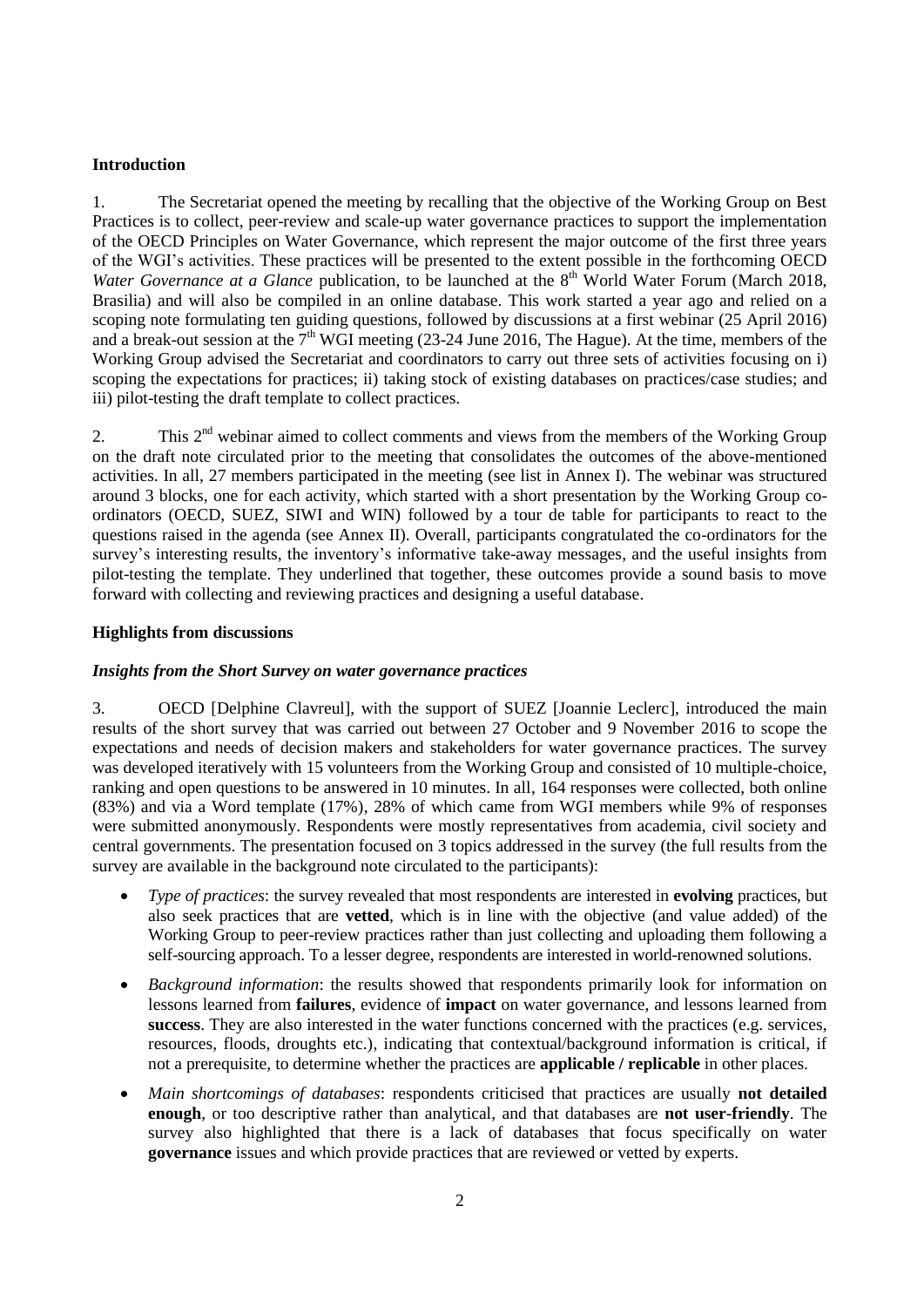4. All participants agreed that the survey was thorough and that the results were very informative, and congratulated the Secretariat. Some participants pointed out that responses to the survey might be biased given the over-representation of certain categories of stakeholders (i.e. academia, civil society) as compared to others (e.g. business, donors, etc.) and that some information related to one question sometimes contradicted findings from other questions. For instance, respondents indicated on one hand their interest in evolving practices, and on the other hand they seek practices with evidence of impact. The discussion raised the following points that can help guide the collection and peer-review process of practices:

- Developing the database should be considered as a **learning experience** that should help build a **common understanding** of what implementing the OECD Principles entails (e.g. in terms of capacity, etc.) among decision makers and practitioners, but also which **drivers** actually boost change of water governance systems at large beyond evidence and examples on individual principles.
- Determining what makes a practice "**good**" should be at the core of the Working Group's reflection on the database. In addition to the Working Group's peer-review process, it could be envisaged that users of the database also be allowed to "rate" practices after reading them or that members of the WGI themselves be clustered around thematic groups in charge of reading, commenting and clearing the practices to be collected around similar topics (e.g. fragmentation, policy coherence, integrity, regulation etc.).
- Several **evaluation criteria** were mentioned as being potentially useful to assess whether a practice is "good". First, the Working Group could check if the practices have been the subject of published material and/or scientific papers. Also, the potential for replicability of each practice should be an indicator of selection. In this sense, the analysis of replicability should look both at the initial context of the practices and the context for adapting the practices (i.e. enabling factors). The review process could also rely on multi-stakeholder panels that would discuss practices in a dynamic way and provide different perspectives. Ultimately, the practices could be assessed against the water governance indicators once these are developed and agreed on, which implies that in a few years some of the collected practices be assessed against a clear evaluation framework.
- The value-added of the database will rely on its ability to provide information on "less successful" experiences, particularly on the **factors of failure**. It will require raising interest and creating incentives to encourage stakeholder to share their failures (e.g. submitting practices with some degree of anonymity), which may require different channels than those used thus far (namely Chatham house rules in close-door meetings of the Working Group)
- The survey highlighted the importance of the "**peer-to-peer phenomenon**", whereby stakeholders value the source of the practices and tend to favour practices coming from colleagues because they are generally interested in the same type of information. The process of reviewing practices within the WGI should also contribute to creating a community of practice and of exchange on water governance.
- It will be critical to create the **right, yet simple, framework** for bringing the practices together in a practical way. Therefore, it was advised that the database should:
	- o Strive to focus on a **small number of practices** on water governance, which are comprehensive, thorough, reviewed and discussed among WGI members rather than trying to encompass hundreds of practices which may not be useful for the sake of numbers.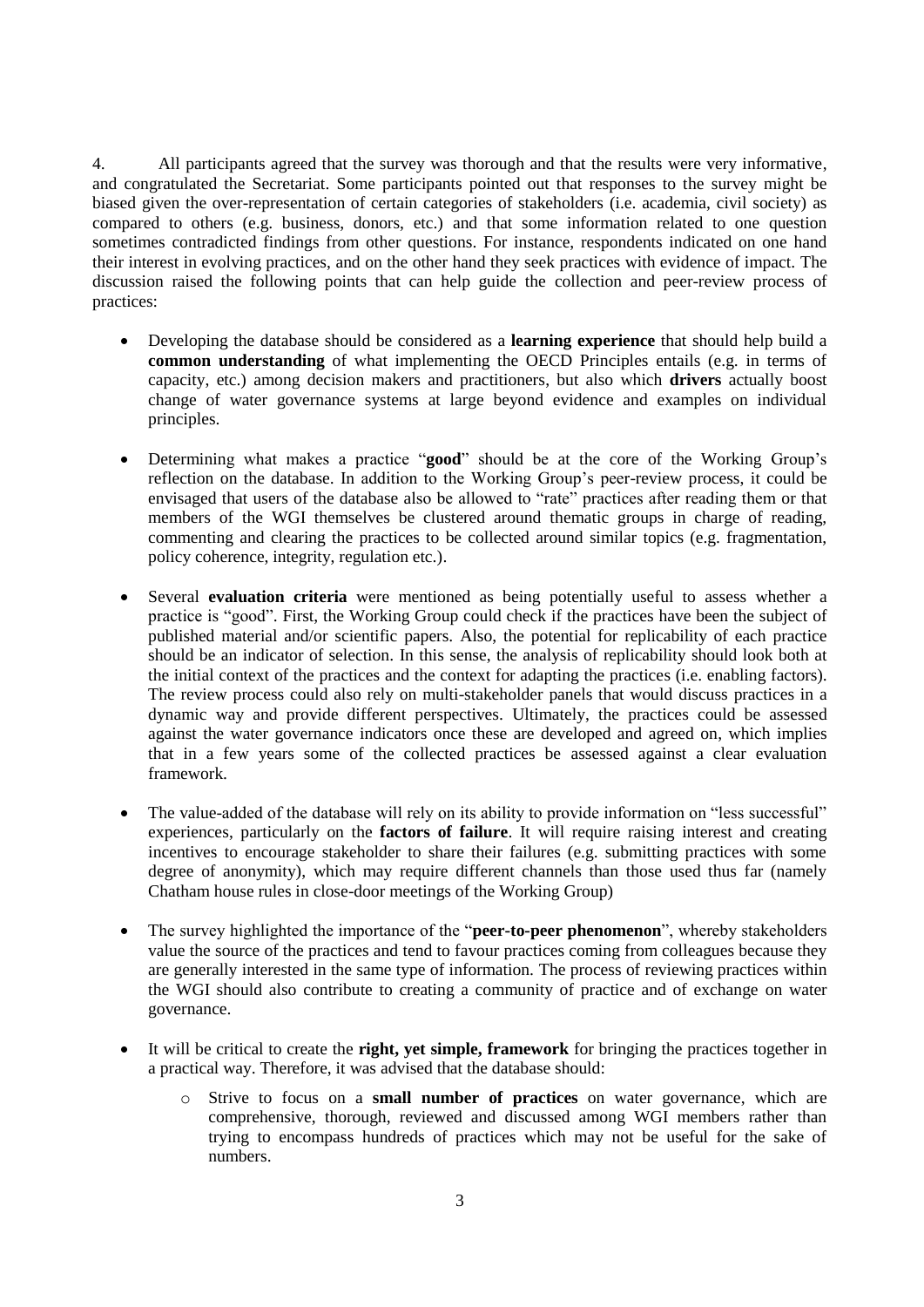- $\circ$  Ensure that beyond practices related to each of the 12 principles, there are also practices that concern **cross-cutting issues** (e.g. conjunctive water management) but also look at the drivers for change, the political economy of reform, the framework conditions for policy improvement, and that are relevant for **different types of stakeholders** namely not just public authorities.
- o Cluster information on the practices to highlight their potential for **replicability**, e.g. background/context; description of the initial situation (i.e. starting point); progress achieved (i.e. to represent the dynamic reality); outcomes, etc. It was underlined that the focus should be on replicating the *process* of implementing the OECD Principles, which may entail innovating/adapting to different/changing circumstances.
- o Present practices in a **homogenous way** (i.e. standardised format), which the template should help do.
- o Include **different levels of detail** so as to be helpful for different types of stakeholders (e.g. regulators, business, etc.), to provide enough information but not to overwhelm the reader. This may require a specific interface whereby users could have access to the metainformation on the practice in a short paragraph and/or with data visualisation, and then click where relevant to get further information/details in a second stage.

## <span id="page-3-0"></span>*Inventory of existing databases*

5. SIWI [Jenny Gronwall] introduced the inventory, which brings together 37 databases, 28 of which are water-specific. These databases i) were identified through desk research and suggestions of Working Group members; ii) range from showcasing only 4-5 practices (e.g. UN-Water Best Practice Awards platform) to including thousands of cases (e.g. 6<sup>th</sup> World Water Forum Platform of Solutions); and iii) are relatively recent (2010-2016). A set of proxies was used to assess the databases, looking in particular at whether practices were "digested"; whether users could submit their own practices (selfsourcing) and leave comments; and whether databases had search fields, maps or multiple languages available.

6. The analysis highlighted some pros and cons across the databases inventoried. Strengths relate to having practices that are **processed, reviewed, organised coherently, and interactive** (i.e. offer the opportunity to ask for further information, or contact the protagonist/practice provider). Weaknesses relate to having practices that are **too long, unclear, mono-lingual, and of different quality** within a same database. This exercise helped to draw take-away messages in term of:

- *Content of the database*: the database of water governance practices should be clear and consistent, with a format that provides key highlights from the practices as well as further details for interested readers, and which structures practices according to the OECD Principles they relate to, and an extra layer cutting across the Principles to look at horizontal themes and change dynamics.
- *Design of the database*: the database should have an advanced search engine and propose English and French as the minimal available (OECD official) languages. Other languages could be made available depending on in-kind contribution from case promoters or WGI members (as it was done for the translation of the OECD Principles in 16 languages). The choice of including these functionalities, and the costs incurred will also guide the choice of interface (e.g. Wiki format such as the [Restoring Europe's River platform,](https://restorerivers.eu/wiki/index.php?title=Main_Page) other open sources, etc.).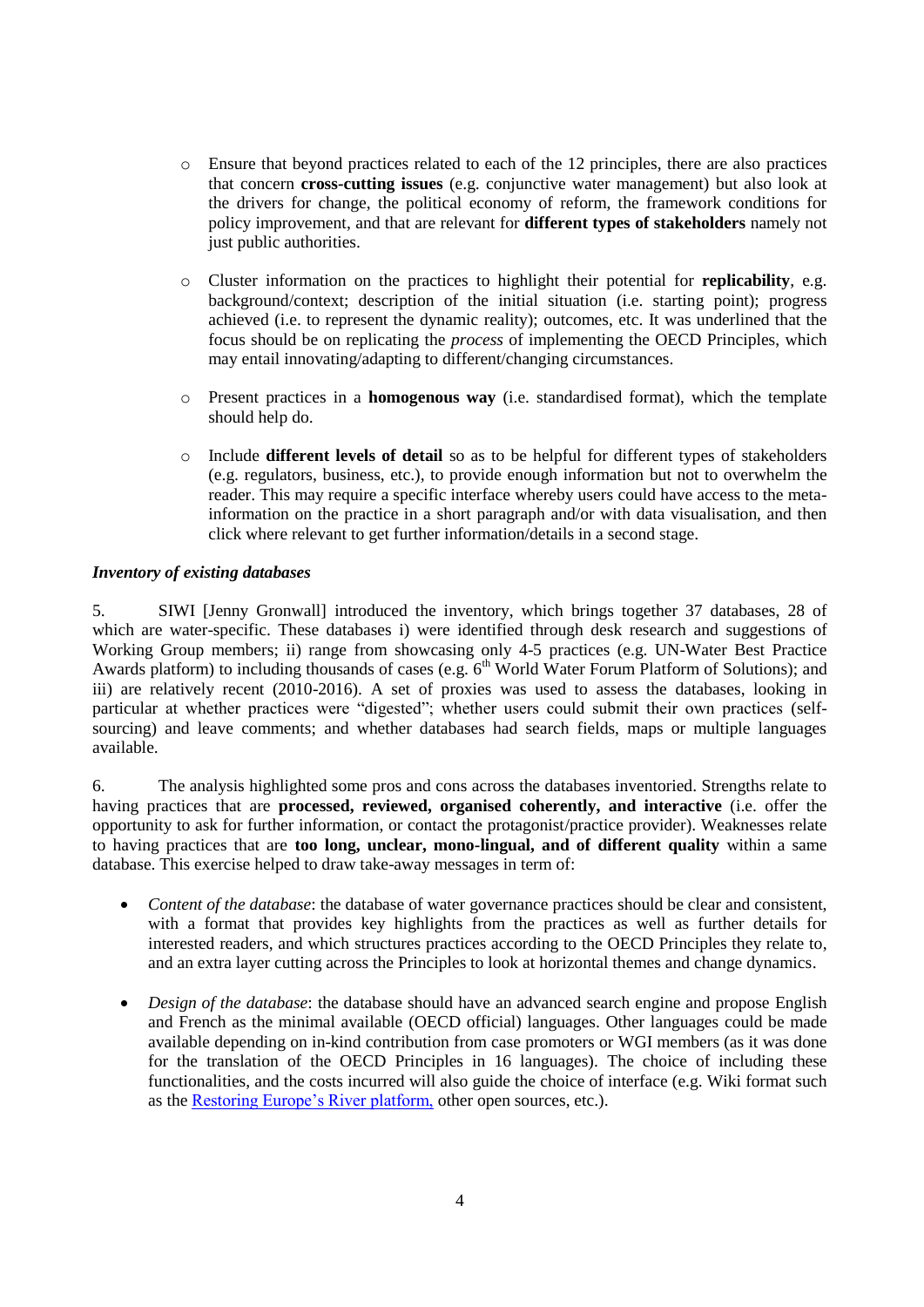7. Participants agreed that the Working Group should focus on developing the *content* of the database then discuss the *design* and functionalities with a realistic view of the resources needed (i.e. time, money, etc.). They also shared the following points:

- The database should be on **open source** and the Wiki format is one good option to have a standardised/homogenous format. However, the open source may hinder practice providers from sharing lessons from failures and the Working Group should think of creative incentives and different ways of communicating on the database in order to examples of practices that have not worked (e.g. Chatham house rules during peer-review discussions/meetings).
- **Storytelling** will be a critical part of developing the database to ensure that there is a sound narrative that brings all practices together and guides the users. As an example, it was suggested to focus on telling the "story" of putting governance into practice and highlighting the drivers of change in water governance to trigger interest from potential users. It would imply making clear distinctions between water governance challenges, opportunities for improved governance, suggested measures to enhance governance, intended outcomes, lessons learnt from the assessment of impacts, etc.
- Practices could be peer-reviewed and presented in the database under **thematic clusters**, either according to the 3 pillars or the 12 topics of the OECD Principles. Some members of the WGI could be grouped under such clusters based on their expertise and be responsible for preparing the discussions on the practices submitted, vetting them and drawing lessons from them to prepare the discussions at each WGI plenary forum every six months.
- In terms of functionalities, the database should i) allow users to **contact practice providers directly** and to **leave suggestions** of improvement (e.g. "suggestion box"); ii) include a **search engine** (e.g. according to the various information fields of the template for collecting practices such as water functions, level of government, successes, failures, etc.); and iii) **be updated** on a regular basis.
- Given that many WGI members have their own online platforms, the database could act as a "**hub**" or "**meta-database**" drawing from the knowledge and cases that already exist in such platforms rather than starting from scratch, and to avoid duplications and inefficiencies. Promoters of cases that have already been submitted in the past through these channels and considered relevant for the WGI database could be contacted by the platforms' managers to fill in the water governance template as well. WGI members' platforms could also be a useful pool to collect/identify evolving practices.
- It was considered that the database on water governance practices be decentralised and hosted by WGI members (e.g. GWP made a proposal in that direction).

8. During the discussion, participants concurred that the Working Group should carefully consider what resources are needed to develop and maintain the database, and invited several WGI members with experience in setting-up and managing online platforms to share some lessons, including pitfalls to avoid, during the Working Group's break-out session at the  $8<sup>th</sup>$  WGI meeting (12-13 January 2017, Rabat):

- GWP's [IWRM Toolbox](http://www.gwp.org/en/ToolBox/CASE-STUDIES/) was recently the subject of a survey on users' experience, which results will be shared with the Working Group.
- [Water Right Makers](http://www.waterrightmakers.com/) aimed to build an online community of practice among stakeholders working to the implement the human right to water. However, the first version of the website failed to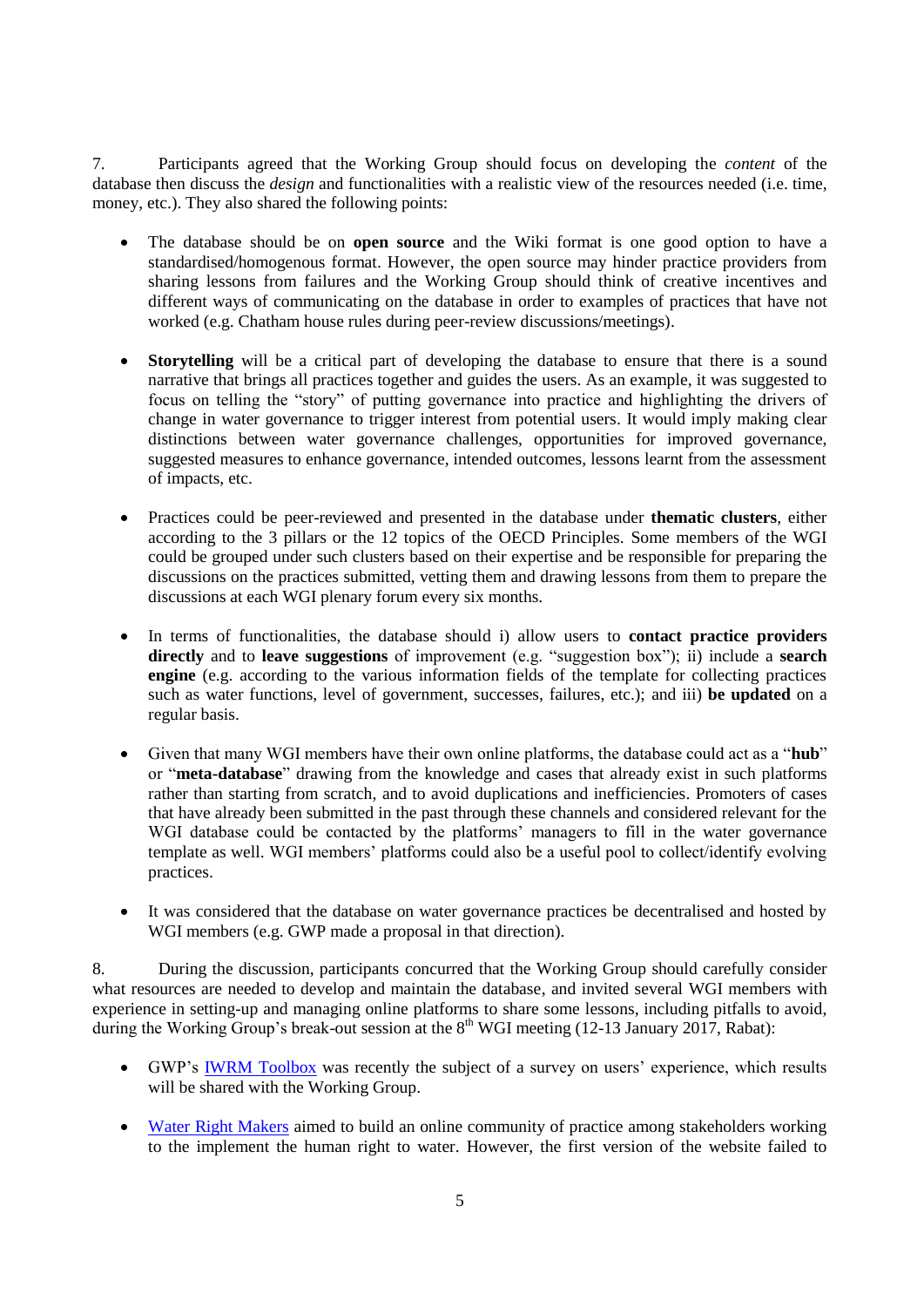support the intended dynamic and peer-to-peer approach, leading the NGO to develop a new prototype that is compatible with new technologies and smartphone apps.

- WIN will share some insights on the challenges of managing its [online platform,](http://www.waterintegritynetwork.net/good-practice/) in terms of mobilising resources and keeping it up-to-date over time.
- IWA will share its experience with the [Water Wiki](http://www.iwapublishing.com/iwa-waterwiki) and particularly the importance of targeting the right audience when developing the functionalities and deciding the type of information to be included in the database.

#### <span id="page-5-0"></span>*Pilot-testing the template to collect best practices*

9. WIN [Teun Bastemeijer] introduced the 7 practices selected from Asia-Pacific, Europe, Africa and Latin America to pilot-test the template for collecting practices. These practices concern various water functions (e.g. water quality, water and sanitation services, flood management, etc.); are set at different levels of government (national, regional, basin and local); and have different levels of maturity, ranging from long-standing to innovative cases.

10. Pilot testing the template helped shed light on a number of shortcomings. While all practices were presented as relevant for more than one OECD Principle, the pilot testers provided **little evidence on**  *how* the practices illustrated the implementation of these Principles. Also, pilot testers had difficulties to demonstrate the **progress achieved** through their practices. Therefore, it was suggested that the template be revised to leave more room for practice providers to specify in what ways their practices are relevant for the OECD Principles and to be more explicit/specific on their implementation process, which implies being familiar with the Principles before filling-in the template, which should not be taken for granted.

11. Participants who pilot-tested the template shared some insights:

- While the template is relatively **easy to fill** if the provider has the information readily available, it is nevertheless **time-consuming**. Thus, the Working Group should think of **incentives** to encourage the submission of practices (e.g. visibility/acknowledgement of practice providers, etc.).
- The template should cover the issue of **periodicity** to know whether practices are recurrent or oneoff experiences.
- The template's information fields are too open. For instance, it was suggested that the template be more specific regarding the **impacts of practices** on different types of stakeholders, particularly water users/customers. Practice providers would benefit from having **detailed guidance** on how to fill-in the template, including on making clear links with the OECD Principles, providing information on the **enabling factors** of the practices; and giving an indication of the **time required** to fill in the template. The guidance could showcase an example of how the template should be filled.

#### <span id="page-5-1"></span>*Next steps*

12. Participants were invited to convey any additional written comments on the draft note by **2 December 2016** before the revised version is sent to all WGI members. At the  $8<sup>th</sup>$  WGI meeting, to be held in Rabat on 12-13 January 2017, delegates will have the opportunity to discuss the role of the Working Group moving forward, in terms of peer-reviewing practices and building the storyline for the database. An item on best practices will be included in the plenary given that both working group breakout sessions will run in parallel in the afternoon of day 2, which may complicate the participation of some.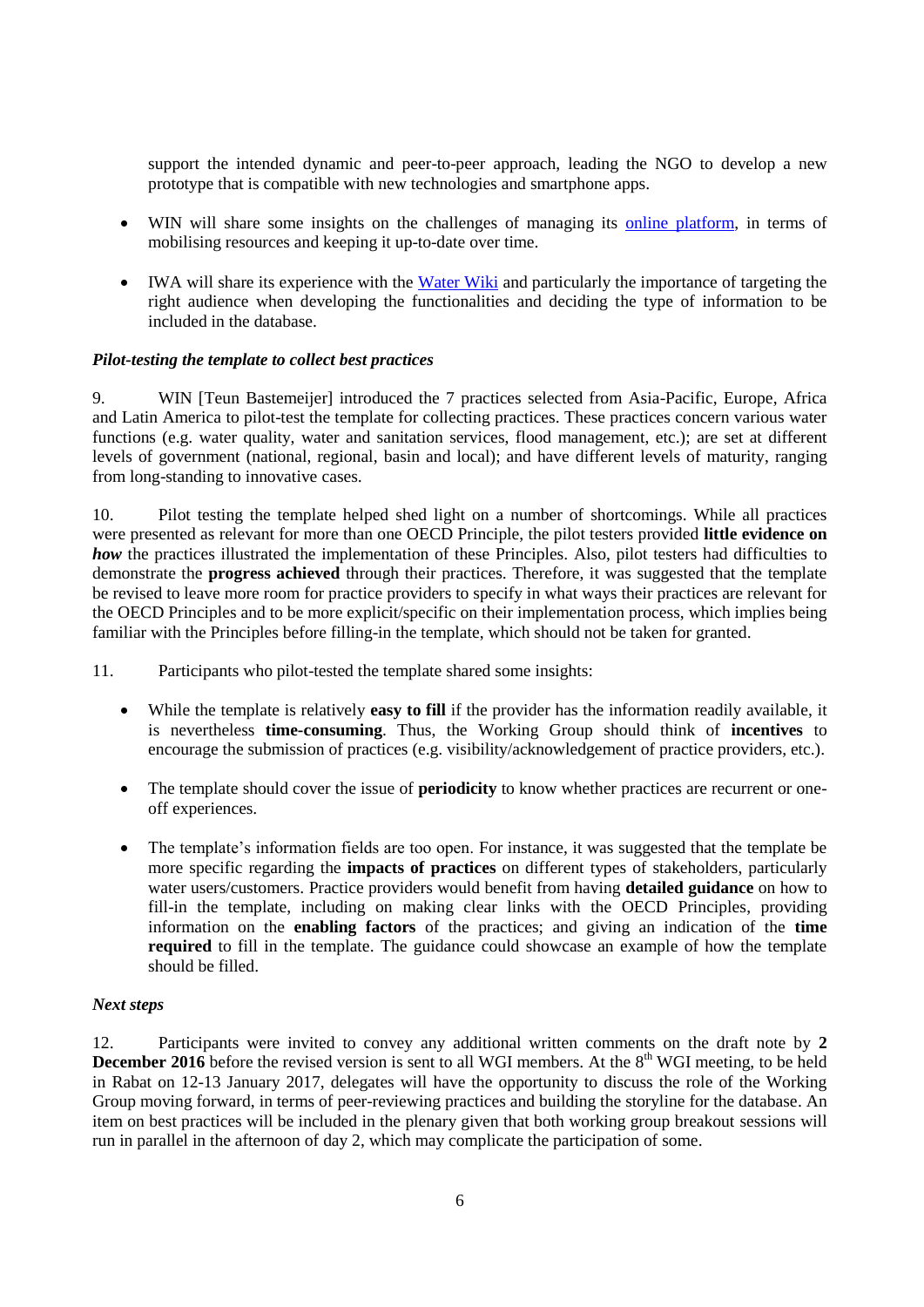# <span id="page-6-0"></span>**Annex I: List of participants**

| <b>Name</b>               | <b>Institution</b>                                                | <b>Position</b>                                                               |
|---------------------------|-------------------------------------------------------------------|-------------------------------------------------------------------------------|
| <b>Andrew Ross</b>        | <b>Australian National University</b>                             | Visiting research fellow / consultant                                         |
| Annette Jantzen           | Aqua Publica Europea                                              | Policy and Communication Officer                                              |
| Aparna Sridhar            | The Nature Conservancy                                            | Policy Advisor                                                                |
| Carolina Latorre          | <b>IWA</b>                                                        | Programmes Officer                                                            |
| Christina Christopolou    | <b>CEEP</b>                                                       | Member of the CEEP Water Task Force                                           |
| Claire Grandadam          | <b>Water Integrity Network</b>                                    | <b>Communications Coordinator</b>                                             |
| Elsa Favrot               | <b>ENGIE</b>                                                      | Governance and Dialogue Manager                                               |
| Enora Philippe            | The Nature Conservancy                                            | Executive Assistant, Freshwater Latin America                                 |
| Eunkyoung Kim             | Permanent delegation of Korea to the<br><b>OECD</b>               | Environment delegate                                                          |
| Fiona Parker              | Shephed and Wedderburn                                            | Analyst - Regulation and Markets                                              |
| François Brikke           | Global Water Partnership (GWP)                                    | Senior Network Officer                                                        |
| Gari Villa-Landa Sokolova | <b>AEAS</b>                                                       | <b>Head of International Affairs</b>                                          |
| Gonzalo Delacamara        | <b>IMDEA</b> Water                                                | Senior Research Fellow and Coordinator of the<br><b>Water Economics Group</b> |
| Jenny Gronwall            | SIWI                                                              | Programme Manager                                                             |
| Joannie Leclerc           | <b>SUEZ</b>                                                       | Governance and dialogue manager                                               |
| Julissa Kiyenje           | <b>GWOPA</b>                                                      | <b>Research Consultant</b>                                                    |
| <b>Kevin Collins</b>      | <b>Open University</b>                                            | Expert                                                                        |
| Luke Wilson               | Center for Water Security and Cooperation                         | <b>Deputy Director</b>                                                        |
| Maggie White              | <b>Water Right Makers</b>                                         | President, Co-founder                                                         |
| <b>Marcus Heiss</b>       | Austrian Asso. of public services and<br>enterprises              | <b>Water Supply Expert</b>                                                    |
| <b>Michael Eichholz</b>   | Federal Institute for Geosciences and<br><b>Natural Resources</b> | <b>Policy Advisor</b>                                                         |
| Sarah Hendry              | University of Dundee                                              | Senior Lecturer                                                               |
| Scott Rodger              | Shepherd and Wedderburn                                           | Analyst - Regulation and Markets                                              |
| Sophie Richard            | AgroParisTech                                                     | Head of Water Management Section                                              |
| Susana Neto               | University of Lisbon                                              | Researcher                                                                    |
| Tadashige Kawasaki        | Network of Asian River Basin<br>Organisations                     | Secretariat                                                                   |
| <b>Teun Bastemeijer</b>   | <b>Water Integrity Network</b>                                    | <b>Chief Advisor</b>                                                          |